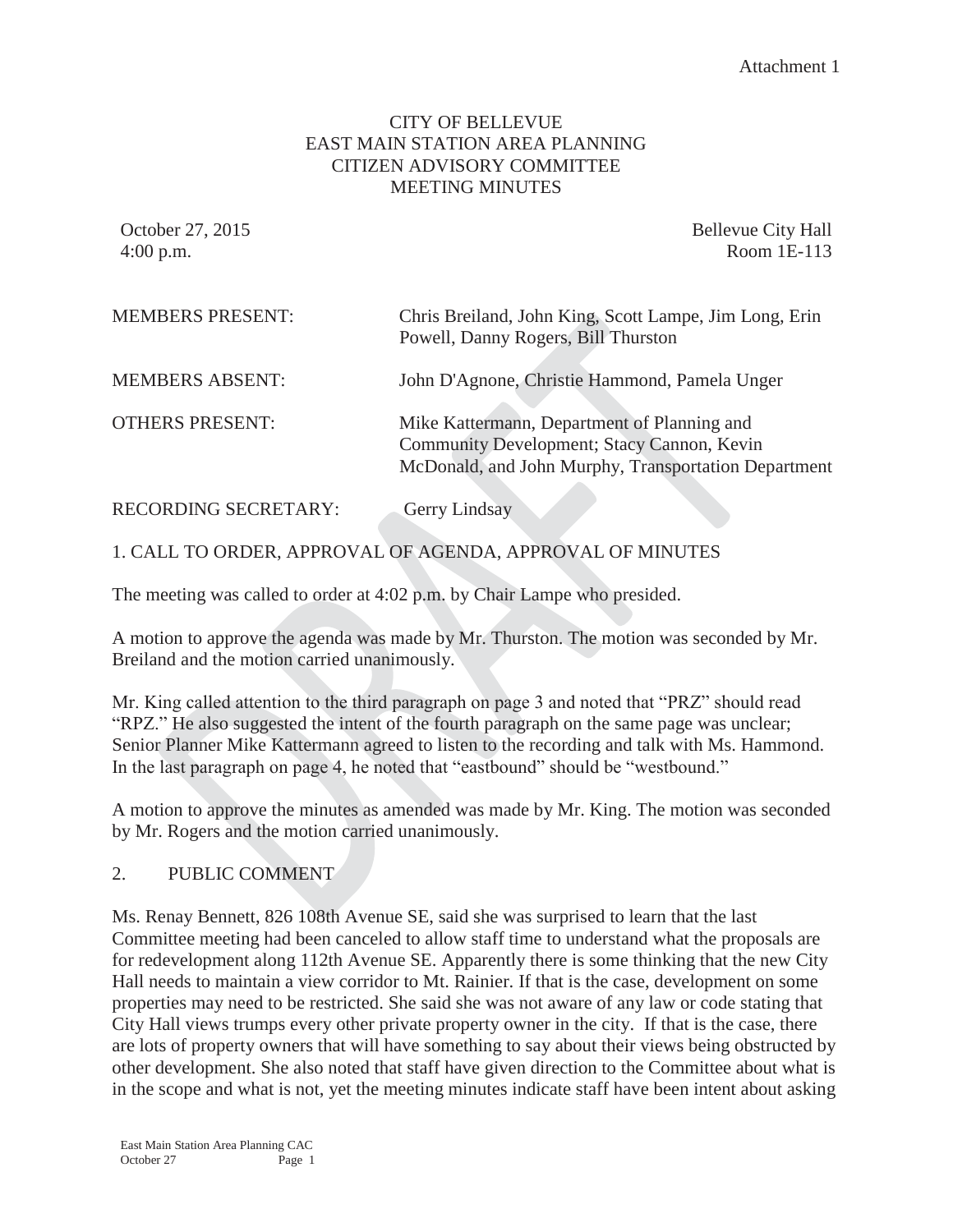the Committee to approve and encompass documents many of the members have not even seen. It is not right that the Committee should be told to ignore things that will have clear impacts on the area while being asked to approve documents not even seen by the Committee. The members were urged to consider carefully and with a critical eye the motives of what is being addressed and how the Committee should respond.

Mr. Geoff Bidwell, 1600 109th Avenue SE, stated that the major rezone for the downtown area occurred in 1981. At the time the citizens were told that the boundaries of the downtown would be fixed and that there would be no possibility of zoning changes outside the boundary that would affect the neighborhoods. What the Committee has been discussing, however, is the possibility of highrise buildings to accommodate future growth that was supposed to occur in the downtown. Several decades ago a proposal by a developer was made to put up a highrise building on Main Street. The issue went all the way to the state Supreme Court which turned it down. The proposal on the table is a similar situation. The traffic that will be associated with the proposed highrise buildings will impact the neighborhoods, particular given a lack of parking. The same problem has occurred in Vancouver, BC, where transit-oriented development was allowed to go in with no parking facilities; the result was parking in adjoining neighborhoods.

### 3. PROJECT UPDATE: VIEW CORRIDOR, NEXT STEPS AND NOVEMBER MEETING DATE

Mr. Kattermann explained that the public view corridor policy that is in the Comprehensive Plan has been used in previous developments, including the Metro 112 building at NE 4th Street and 112th Avenue NE. The policy applies to preserving views from public spaces, and City Hall is a public space. Staff initially concluded the policy would not be an issue for the redevelopment area in terms of height, but in conducting a more detailed analysis it was found that the policy will in fact have some significant implications, primarily for the Red Lion site but also for other properties in the redevelopment area.

Asked by Chair Lampe to explain the difference between policy and code, Mr. Kattermann said code language is very specific as to measurements, setbacks and height. In the case of the view corridor policy, it has been applied through the downtown design review process.

Mr. Kattermann referred to the diagram in the Committee packet and noted that the red "A" line runs straight between the compass sculpture on the City Hall balcony and Mt. Rainier. The "B" lines shown in green point to the base of the mountain where it touches the horizon, and the "C" lines, also shown in green, adds the width of the base of the mountain to either side to include some view context. The consultant was tasked with taking measurements from the ground to determine what the building heights could be at various points along the line. The conclusion reached was that on the northern edge of the Red Lion site a building height of 123 feet would not block the view; on the south property line building height could extend to 148 feet without obstructing the view. For the Hilton site, buildings could be as high as 174 feet, and on the Bellevue Club they could be 186 feet on the southeastern corner of the site.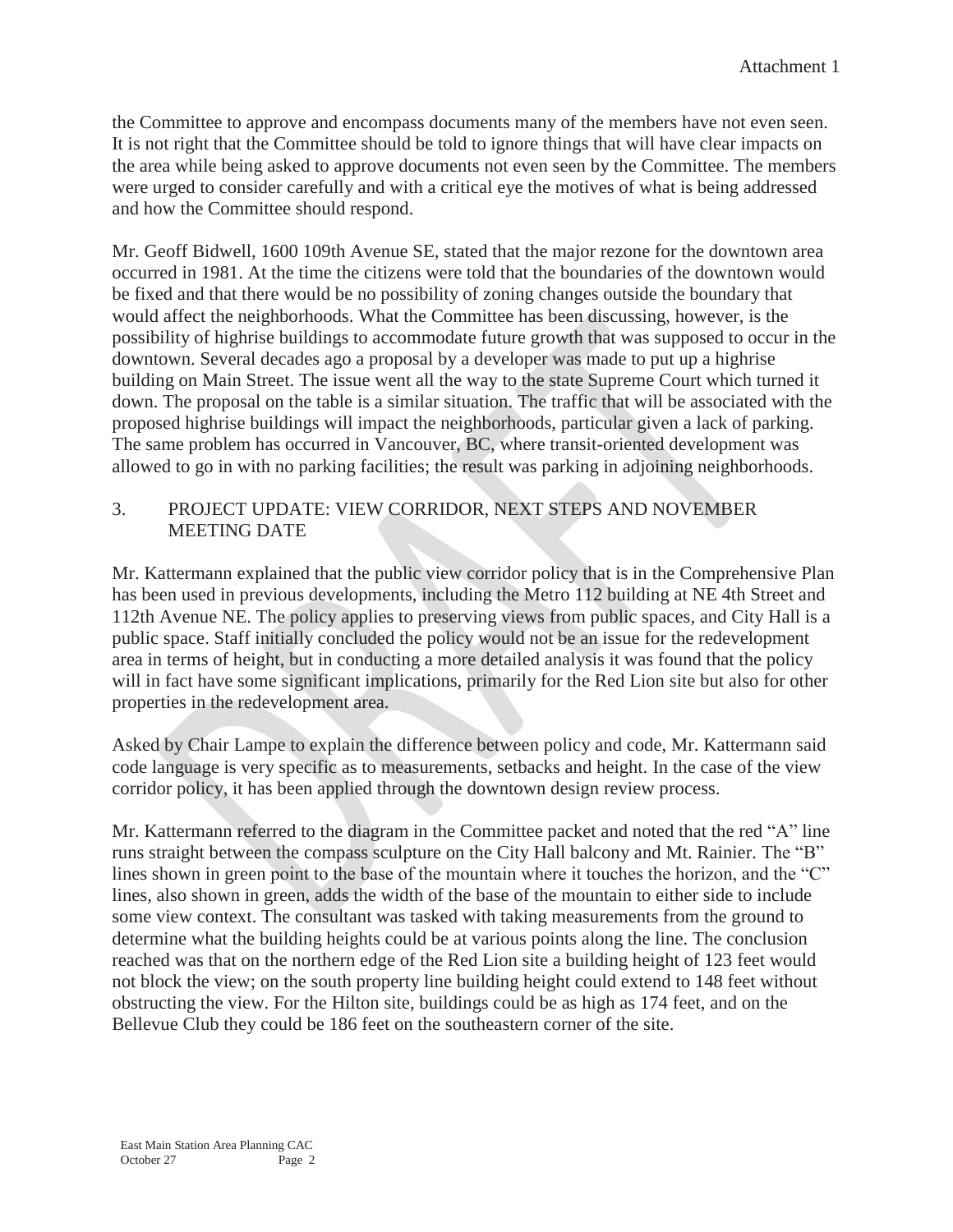Continuing, Mr. Kattermann said the real issue relates to future development of the Red Lion site. There is a need to take a closer look at what that will mean to the different concepts that have been looked at in the past and how they fit or do not fit.

Mr. Breiland asked if the Metro 112 development was analyzed in the same way. Mr. Kattermann said the Metro 112 site represented the initial application of the policy. Through negotiations with the developer, a portion of the tower along 112th Avenue NE was shifted to the west to be out of the view corridor. Variances were granted to allow the developer to do that.

Mr. Rogers said he assumed the policy would affect Scenario 4, the most intense development scenario, as it relates to the Hilton and Bellevue Club sites. Mr. Kattermann said the policy would likely affect the taller towers that were shown in Scenario 4. The consultant has been tasked with looking at what 4.0 FAR on the sites look like in light of the policy limitations. The initial thinking is that the higher density could still be achieved, though that could mean moving some height to the west.

Mr. Thurston said he was taken aback to hear about the view corridor policy after all the planning work that has already taken place. He said the policy restriction should have been on the table front and center from the start. He asked if the policy is to be treated as law. Mr. Kattermann said the view corridor is not specified in the code but was applied through the design review process for the Metro 112 building.

Ms. Powell said she was pleased to learn about the policy language. A view of Mt. Rainier is a treasure for all people to be able to enjoy. It is clear that the heights thus far proposed are out of sync with the livability of the City Hall site and the neighborhood in general. The heights are also evidence that the downtown zoning is creeping to the south of Main Street into what is basically a neighborhood area.

Mr. Long asked if the policy requires preserving all views within the "C" lines. Mr. Kattermann said the policy is not that specific. Staff had to make some decisions about what context the policy language is trying to preserve for purposes of the analysis. The "C" lines were drawn to give specific context for the mountain when looking at the horizon. Mr. Long asked if the Committee could recommend restricting views only within the "B" lines. Mr. Kattermann said the question is a fair one. He said it is not necessarily the role of the Committee to weigh in on the view corridor itself. However, the Committee could make a statement regarding what the view corridor affects and whether the "B" and "C" lines that make up the view cone should be further evaluated and modified.

Mr. Thurston pointed out that to the degree height is restricted closer to the freeway, allowing for the same level of density will push the height closer to 112th Avenue SE, unless more massing at lower heights is permitted instead. Mr. Kattermann said those are indeed the tradeoffs that will require additional analysis and discussion. He clarified that the FAR currently allowed in the redevelopment area is 0.5.

Mr. Kattermann said the consultant has been asked to come up with a concept for a development scenario somewhere between the existing Scenarios 3 and 4. Scenario 3 had an FAR of 3.8 and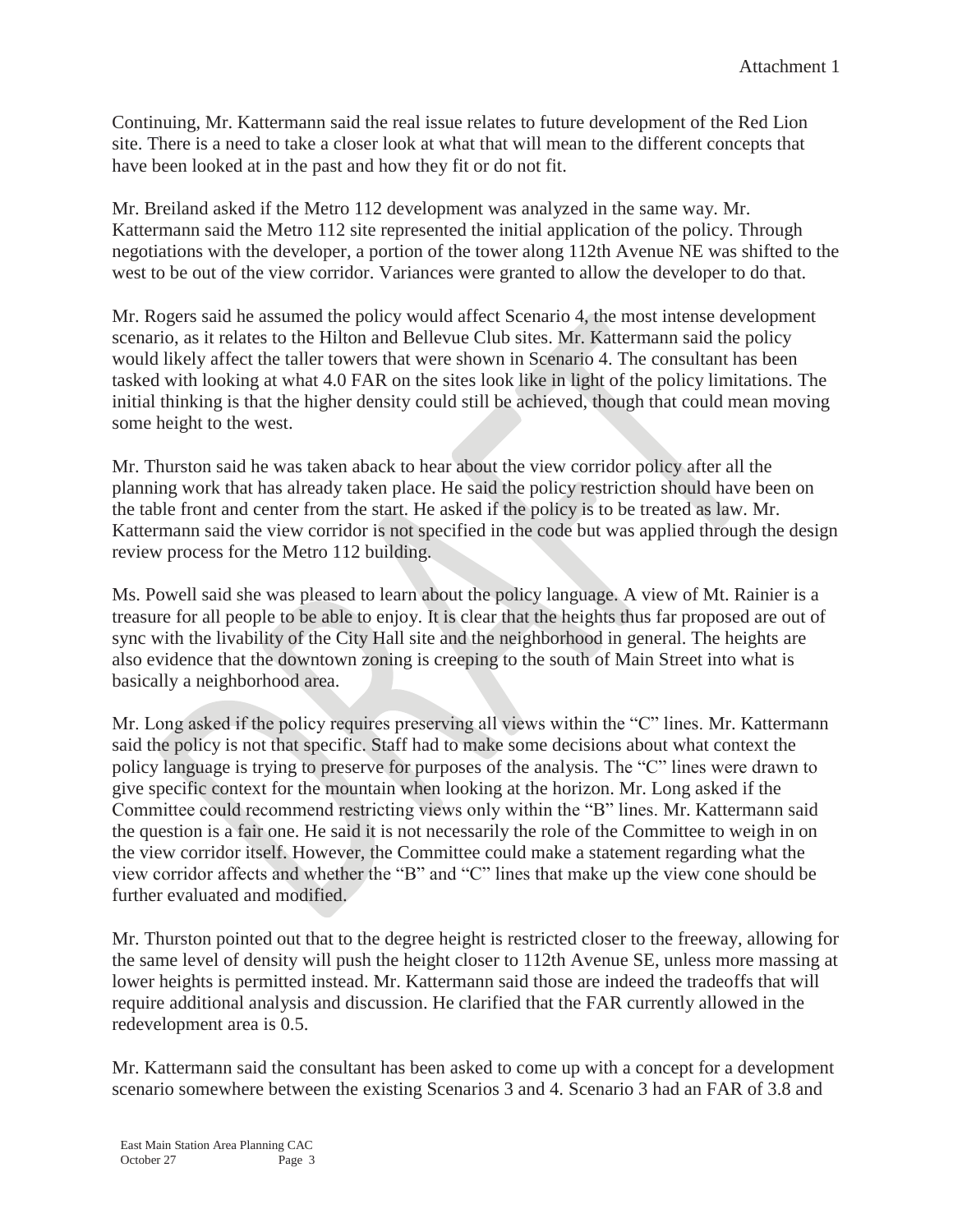the consultant has been asked to study what could be yielded under an FAR of 4.0 in terms of massing on the site and the height that would be needed. Scenarios 1 and 2 do not bump up against the view corridor issue. The consultant's work will be shared with the Committee in due course along with a scenario being developed by the Red Lion site property owner that involves a greater intensity on the order of a 5.0 FAR.

Mr. Kattermann said there were four topics the Committee did not get to in July that will be presented at the next meeting. Once there is clearer direction as to the intensity of development and the mix of uses, additional traffic modeling will be done. The shadowing issue may need to be revisited by the Committee given the additional analysis triggered by the view corridor policy, and the Committee will need to review design issues in general for the redevelopment area. At another meeting the Committee will be asked to confirm the draft vision and strategies. An environmental review will then need to be done, and the package will be put before the public for review and comment before a final report and recommendation is handed off to the City Council, probably around the end of March 2016.

Mr. Kattermann said the next regular scheduled meeting of the Committee would fall on November 24, the Tuesday before Thanksgiving. Presuming that would not work for most of the Committee members, he proposed moving the meeting to November 17 or to a date in December. There was agreement to schedule the next meeting for December 1.

#### 4. HOMEWORK ASSIGNMENT

Mr. Kattermann said he received two photographs of good examples for the station area, both from Chair Lampe.

Chair Lampe said the Pearl District in Portland has a good combination of vegetative sidewalks and fairly low-profile buildings facing the street. He shared his photos with the Committee that also showed sidewalk cafés and a walkable environment.

Mr. Breiland commented that the photos are consistent with the theme for 112th Avenue SE that the Committee talked about in July, particularly for the northern end close to Main Street.

Mr. Thurston said he is a big fan of the Pearl District. He agreed the photos captured the open walkability of the sidewalk. Depending on how things are structured, it is possible to allow for a little more building height that is set back from the sidewalk without negatively impacting the sidewalk experience.

Mr. King commented that light shining on the street is a big part of what makes for walkability. In the case of Bellevue, light will hit the sidewalk only in the summer months regardless of how the street is designed. He agreed, however, that the taller buildings should be set back away from the sidewalk.

Mr. Long said he also has always enjoyed the Pearl District. He noted that in the photo shown the sidewalk was very wide, which is needed to accommodate an alfresco dining experience. The photo does not show that a great deal of urban growth is occurring in the Pearl District that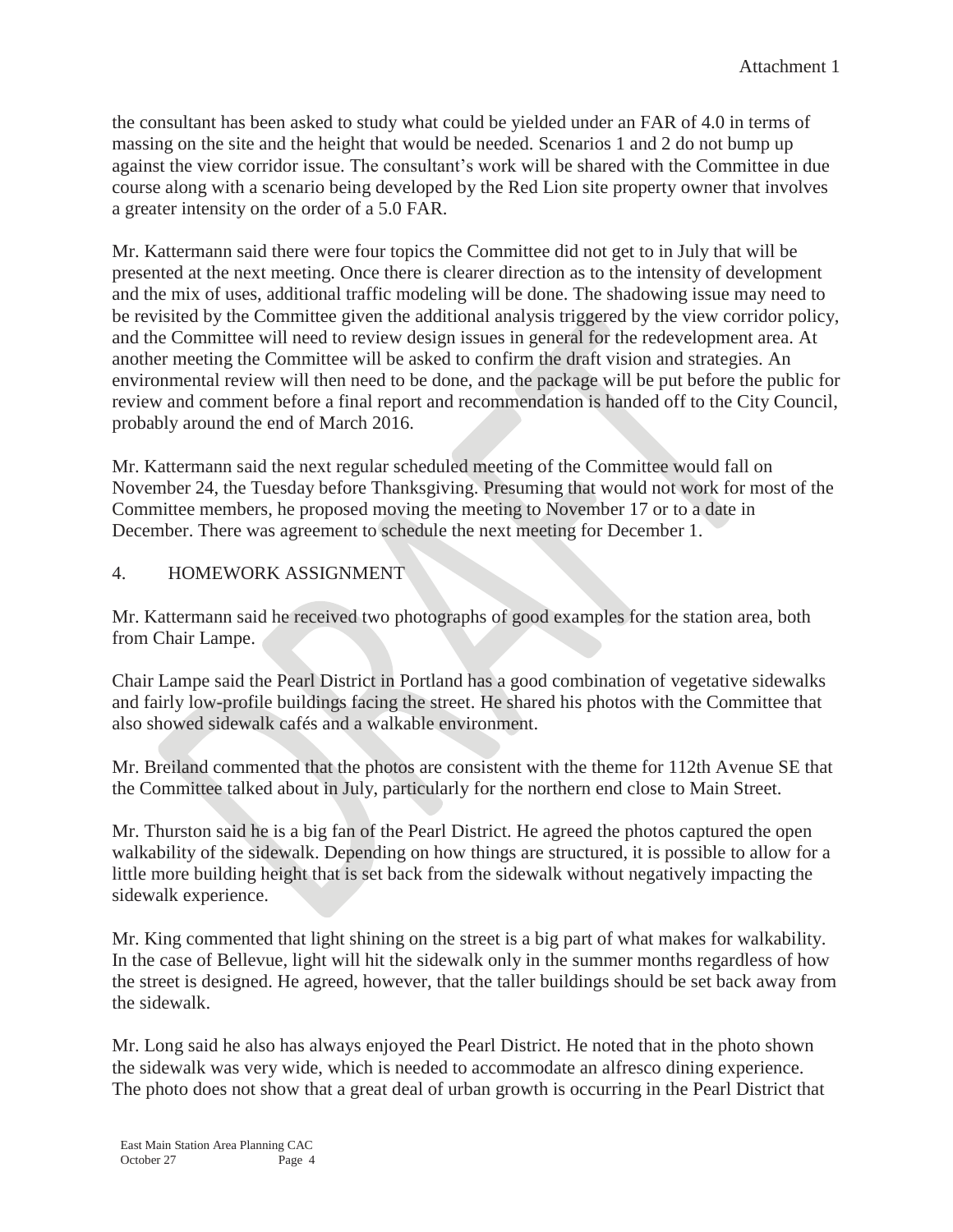includes 20-story residential buildings. He added that he often walks around downtown Bellevue during the lunch hour. He said the Manhattan development at Bellevue Way and Main Street has an eight-foot sidewalk in front, allowing for plenty of room to walk, and has cutouts for native vegetation at each end of which there are plantings offering seasonal coloring.

Mr. Thurston said he has seen in both San Francisco and New York street treatments that have included wrought-iron fences and vegetation. The treatment has made the streets very pleasant places.

With regard to wayfinding, Mr. Breiland said Bellevue has some decent examples that are simple and not too attention grabbing. He said the best ones are in the downtown and mark the public midblock crossings, though they are not all that common. Signs of that sort would be appropriate in the neighborhoods as well.

## 5. REVIEW DRAFT VISION STATEMENTS AND DRAFT STRATEGIES FROM JULY **MEETING**

Mr. Kattermann highlighted for the Committee how their work is being built on. He noted that the Committee started out by identifying the main issues of concern to the stakeholders in the study area, including fostering new communities to the east of 112th Avenue SE, complementing the existing communities to the west of 112th Avenue SE, and station access. The guiding principles approved by the Committee were built on those three issues. The current focus is on drafting a vision statement that will form the basis for the Committee's recommendations and strategies for the public to comment on, and which will serve as the foundation for the specific strategies and recommendations to be forwarded to the Council.

Mr. Kattermann reminded the Committee that there were six topics on the agenda for the July meeting, only five of which were covered: parking in the neighborhoods; ped/bike improvements; the treatment of Main Street; the treatment of 112th Avenue SE; and the frontage along 112th Avenue SE along the redevelopment area. Not addressed was the issue of what distinction, if any, should be made between the development potential, to the south of NE 6th Street versus to the north of NE 6th Street; that topic will be addressed at the next Committee meeting. He noted that the draft vision and strategies that flowed from that meeting were outlined in the matrix included in the packet.

Under the topic of parking in the neighborhoods, it was noted that the draft vision addresses the concerns about additional traffic and safety by ensuring residential streets serve the access and parking needs of residents, and discourages non-residents from using the streets for parking and for the pick-up and drop-off of light rail riders.

Transportation Planner John Murphy said the four draft strategies included in the packet are intended to drill down to the specific concerns and comments in order to achieve the vision. The first two strategies are tailored to the RPZs specifically and focus on evaluating the notion of expanding the existing RPZs or creating a new one, and evaluating the current time restrictions in place for the RPZs. The third strategy addresses the hammerhead area in the northeast corner of the neighborhood and the need to monitor pick-up and drop-off activities once light rail is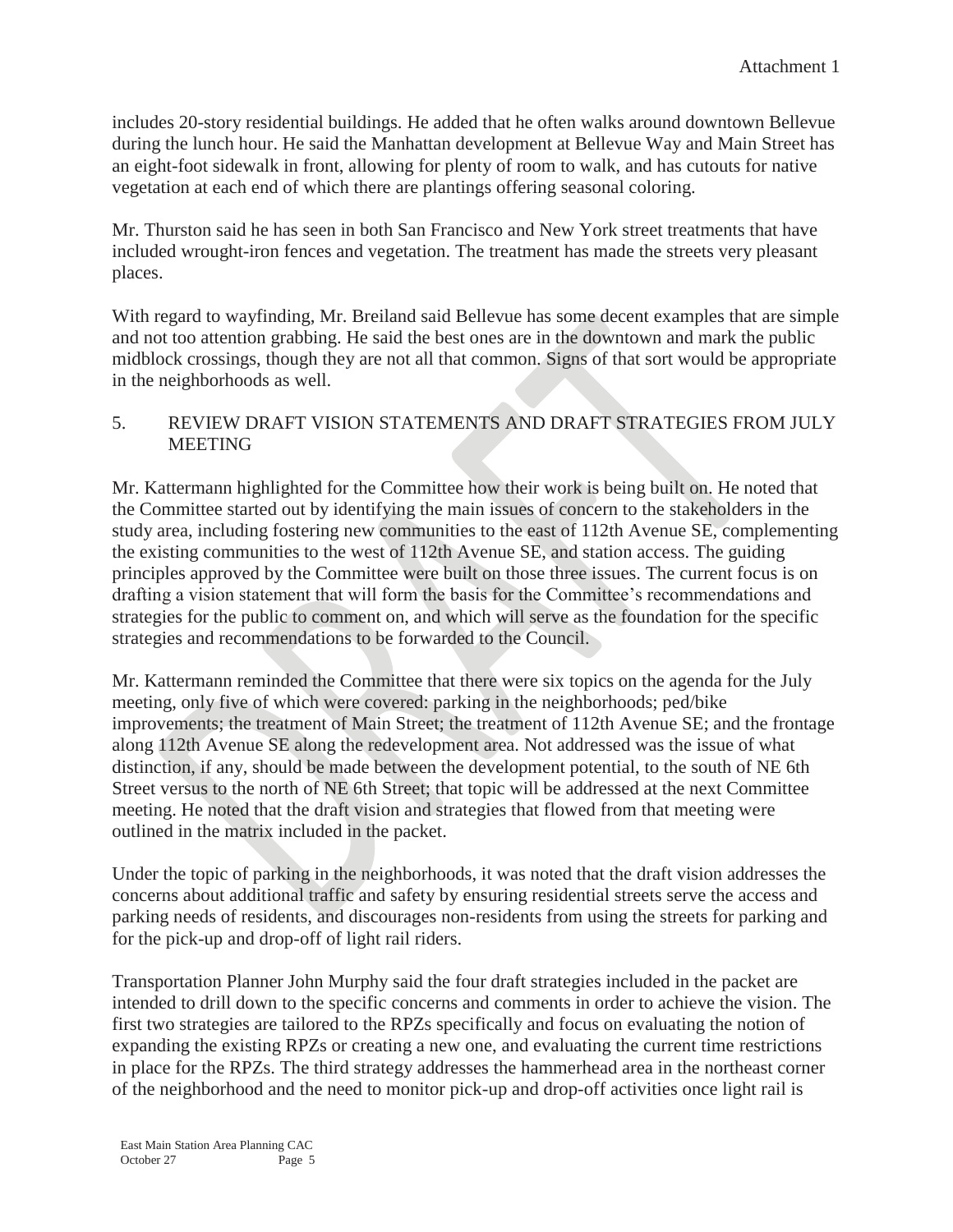operational, and to implement restrictions as needed. The fourth strategy is predicated on the notion of enforcing the RPZ restrictions to ensure their effectiveness.

With regard to the draft vision, Chair Lampe proposed replacing the word "discouraged" with "prohibited" to make the statement stronger.

Ms. Powell suggested the RPZs should be expanded to the south. Mr. Kattermann said there is a process involved to make sure there is support of the local residents, and that is what is proposed in the first draft strategy.

Turning to the topic of ped/bike improvements within the station area, Mr. Kattermann noted that the general direction regarding the need to improve ped/bike facilities in the station area; construct a pedestrian bridge over the light rail line; implement the recommendations of the Downtown Transportation Plan and Main Street Corridor study; design facilities within the walk area to improve access for all; and to enhance safety. The draft vision emphasized a safe and pleasant experience for all ages and abilities; filling in network gaps; assuring high-quality planning and design; and creating an accessible and attractive grade-separated crossing of the light rail tracks between Surrey Downs Park and 112th Avenue SE near the intersection with SE 6th Street.

Mr. Murphy noted that the draft strategies highlighted specific gaps in the network to be filled, called for installation of a crosswalk on Main Street for the east side of the intersection with 110th Avenue NE, stressed the need to conduct a planning level engineering study and cost estimate for constructing a pedestrian crossing of the light rail line, and developing and implementing a consistent design for the ped/bike network, including wayfinding.

Mr. Kattermann said the principles regarding the issue of the future look and feel of Main Street drew on the notion of being complementary to the downtown by continuing to reflect the distinction between the downtown and adjoining areas. The draft vision statement was crafted after the Committee discussed the issue. The vision statement talks about the Main Street corridor as a safe and inviting connection for pedestrian and bicyclists of all ages and abilities; calls for updating the street by including wider sidewalks and locating landscaping between the sidewalk and the street; continuing the feel of Old Bellevue where appropriate; and treating the north and south sides of the street differently in line with the adjacent neighborhood context.

Mr. Murphy said the draft strategies specifically direct the development and implementation of a design for Main Street that emphasizes safety and incorporates aspects of the look and feel of Old Bellevue along with wider sidewalks and planter strips, and the development and implementation of pedestrian and bicycle safety improvements along the entire corridor from Old Bellevue to 116th Avenue SE.

Mr. King suggested something should be said about Main Street continuing to be a major traffic corridor. The development going on in Old Bellevue, in conjunction with development of the East Main station and the redevelopment area, will only serve to increase traffic on the street and that fact should be made clear.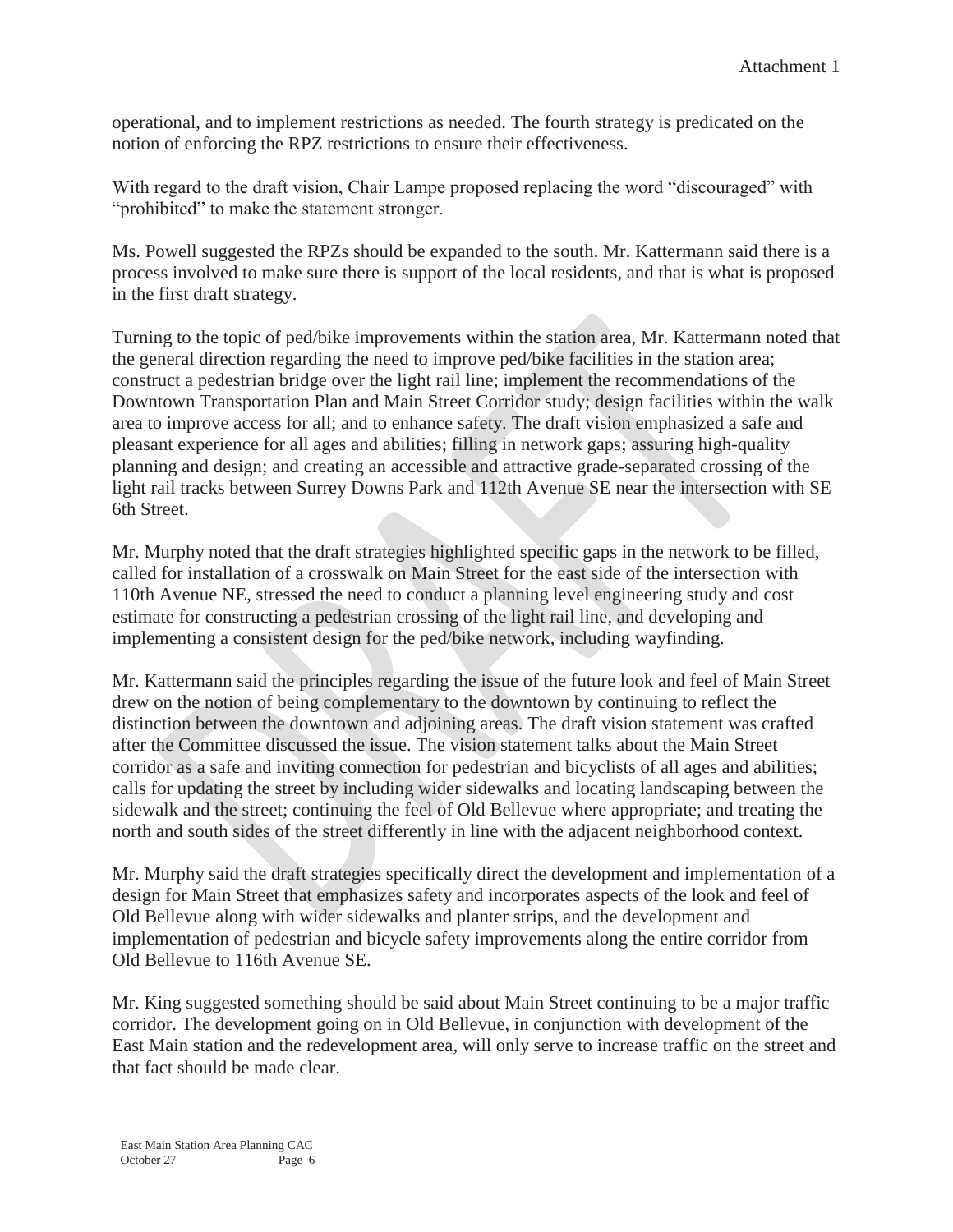Senior Planner Kevin McDonald said the Transportation Commission spent several years looking at mobility for all modes in the downtown and for people getting to and from the downtown. Their recommendation was passed on to the Council in October 2013, and the Council subsequently gave direction to begin implementation of the recommendations. He explained that Main Street is intended to perform a number of different functions. It is intended to provide capacity for vehicles; it is intended to serve as a ped/bike route both along the corridor and in light of the larger citywide network of ped/bike facilities; and it is intended to accommodate transit as part of the Frequent Transit Network. There will be difficulties associated with the fact that the roadway cannot be widened because of development on both sides.

The Transportation Commission recommended conducting a Main Street corridor study in addition to all of the work that has already been done. The land use and transportation plan that was developed in the early 2000s included a recommendation to look at the function of Main Street and to look at how it works together with NE 2nd Street. Consideration was given to NE 2nd Street at some future time providing an additional connection with the freeway, leaving Main Street to serve more as a local access street with better ped/bike facilities and improved landscaping.

Early in the 2010s the Downtown Transportation Plan was developed. The Transportation Commission recognized that Main Street was in the same situation it was ten years earlier. A new study was launched that viewed it as an east-west connection. The study specifically looked at the intersections along Main Street that provide effective connections to and from the downtown. The Transportation Commission recommended looking at Main Street as an eastwest arterial, looking at 106th Avenue and 108th Avenue as north-south arterials, and paying particular attention to how they function together.

Mr. McDonald said staff worked up a scope of work that would create a Main Street/106th Avenue/108th Avenue corridor study. The study is awaiting the staff capacity needed to carry it out. A number of higher priorities are being addressed first. One such priority is the multimodal level of service approach which ultimately will help inform the study. He explained that currently level of service is interpreted as the capacity of a roadway to move vehicles through intersections. However, roadways also serve pedestrians, bicycles and transit, so the desire is to move to a more comprehensive manner of measuring overall mobility. The multimodal level of service work is about to get under way. Once that project is finished there will be an understanding of what the metrics are for the different modes, and that will ultimately inform decisions about the roadway system by making it possible to evaluate the tradeoffs.

Mr. Kattermann explained that the Committee could recommend that Main Street should serve more of a pedestrian mode without having to say exactly what that would look like. The recommendation would then feed into the multimodal level of service analysis and the corridor studies. The Main Street corridor study that was done in 2008-2009 concluded that Main Street could serve more of a local function if NE 2nd Street were to be designed and built to carry more of the traffic.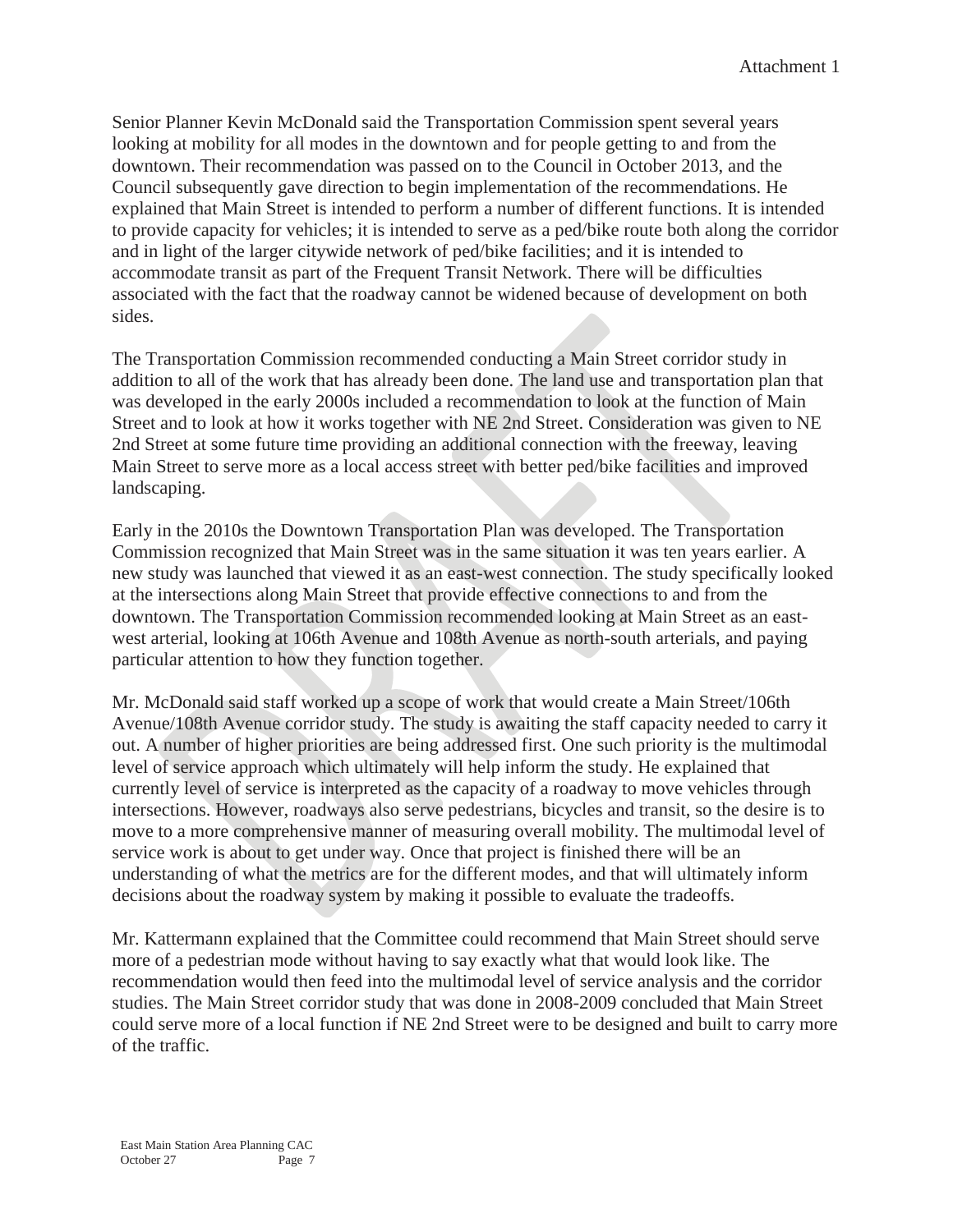Mr. King pointed out that in Old Bellevue there is a lot of parallel parking going on, and the same is happening on Main Street near 110th Avenue. That makes thoroughfare driving more difficult. He said he assumed the transportation study would consider all of that. Mr. Kattermann allowed that the issue will be addressed by the study.

Ms. Powell suggested the Committee could piggyback on what the Transportation Commission is doing by recommending more of an urban multimodal approach. Mr. McDonald said the work about to get under way on both the multimodal level of service approach and the corridor studies is based on recommendations from the Transportation Commission. In preparing the Downtown Transportation Plan, the Transportation Commission looked at the functions Main Street handles ranging from pedestrians to transit. As part of the process of updating the Comprehensive Plan, the Transportation Commission recommended consideration of the multimodal level of service approach that looks at movement along corridors, looks at the intersections along corridors, and possibly changes the level of service for different modes along corridors. In some places it may make the most sense to emphasize moving cars, while in other places it may be more appropriate to emphasize the pedestrian experience.

Chair Lampe said his sense was that the quantitative work will be addressed by the Transportation Commission, whereas the Committee's task is more qualitative in determining context. Mr. Kattermann said that was an accurate statement and said the question is whether or not that was adequately captured by the draft vision statement and strategies.

Mr. King suggested that as drafted the vision statement and strategies do not account for the fact that Main Street is a primary thoroughfare and that the demand for it will only increase over time. While NE 2nd Street may in time take some of the pressure off of Main Street, the vision and strategies should include a reference to being consistent with the function of Main Street relative to moving vehicular traffic. Mr. Kattermann asked if the focus should be on all modes of travel, to which Mr. King allowed that it should.

Mr. Breiland pointed out that when Mr. Pardo presented his vision of what the corridor could look like, which was great from the standpoint of pedestrians and bicyclists, the Committee did not jump at the idea of restricting the roadway to reduce the number of vehicles. The Committee at that time voiced a desire to balance the multimodal needs but deferring the appropriate design of Main Street to the corridor study.

Mr. Long agreed it would make the most sense to reference the multimodal needs of the Main Street corridor. The vision statement should be updated to include that reference. Mr. Kattermann said he would add some multimodal language to the vision and probably add a strategy as well acknowledging the future work to be done.

The group agreed to revise the third paragraph of the draft vision to read "The north and south sides of the street provide continuity of function of the adjoining…."

Ms. Powell said it is clear that something will have to give. It will not be possible to have bike lanes on both sides of the street, wide sidewalks, planter strips and parking and still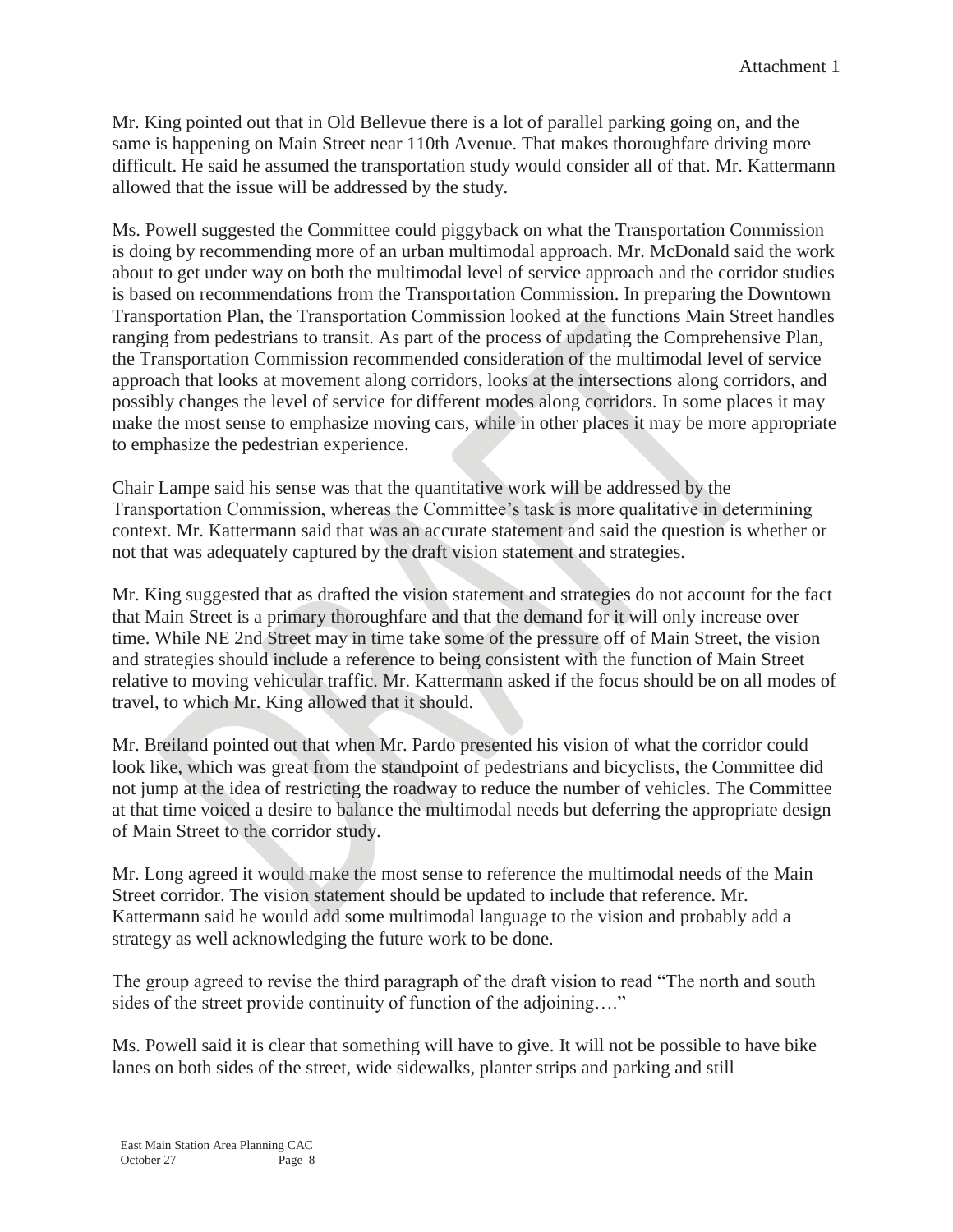accommodate a full contingent of vehicle traffic. Mr. Breiland agreed. He said some things will need to change, but there will need to be a balance found.

With regard to the future look and feel of 112th Avenue SE, Mr. Kattermann noted that the Committee had talked about the roadway being more pedestrian oriented with wider sidewalks, a landscape strip, street trees and lighting. He said the draft vision incorporates that notion and calls for the corridor to retain its green, vegetated feel while making it safe and inviting for pedestrians and bicyclists of all ages and abilities to access the East Main station.

Mr. Murphy commented that there was only one draft strategy focused on bringing the draft vision to life. He noted, however, that redevelopment on the east side of 112th Avenue SE will be largely responsible for bringing about the improvements.

Mr. Kattermann said the Committee previously discussed storefronts, landscape setbacks and building height, all of which will inform the streetscape. The draft vision relative to how the new development fronting the east side of 112th Avenue SE should look calls for street-level activity set at the back of a wide sidewalk to create space for a landscape strip with large shade trees. The vision also entails businesses that cater to pedestrians, including sidewalk cafés. Additionally, new residential development should be designed to be welcoming with landscape strips along the street and front stoops or building entryways facing the sidewalk, with the taller buildings, especially office, sited closer to the freeway and pedestrian-scale buildings fronting 112th Avenue SE.

Mr. Murphy said the draft strategies call for developing and implementing design guidelines for the street frontage along 112th Avenue SE that allow and encourage an active pedestrian environment that includes wide sidewalks, landscape strips between the sidewalk and the traffic, large shade trees, and pedestrian-oriented storefronts and activities. They also call for establishing building setbacks at the back of sidewalks, encouraging front stoops for individual residential units fronting the sidewalk, creating attractive and well-defined entrances serving multiple residential units, additional setbacks for upper floors above three stories, and requiring taller buildings to either be located closer to the freeway or a minimum distance away from 112th Avenue SE.

Ms. Powell asked if having wider sidewalks would preclude having wider bicycle lanes. Mr. Kattermann said it would depend on how the street is ultimately designed and how much dedication is given to the sidewalk and the development that occurs along it. He reminded her that there will be a multipurpose path on the west side of 112th Avenue SE for use by both pedestrians and bicyclists, removing the need for a bike lane on the east side.

Mr. Long asked how many lanes 112th Avenue SE is likely to have. Mr. Kattermann said he was not sure it would be any different from what it is currently. Mr. Long said he would rather see the trees preserved even if that means a somewhat narrower sidewalk on the east side, and added that a lot of storefront retail facing the street is unlikely.

Mr. King said it would be good to investigate whether or not stoops have any implications relative to ADA access. Stoops tend to invite more activity on the street as people come and go.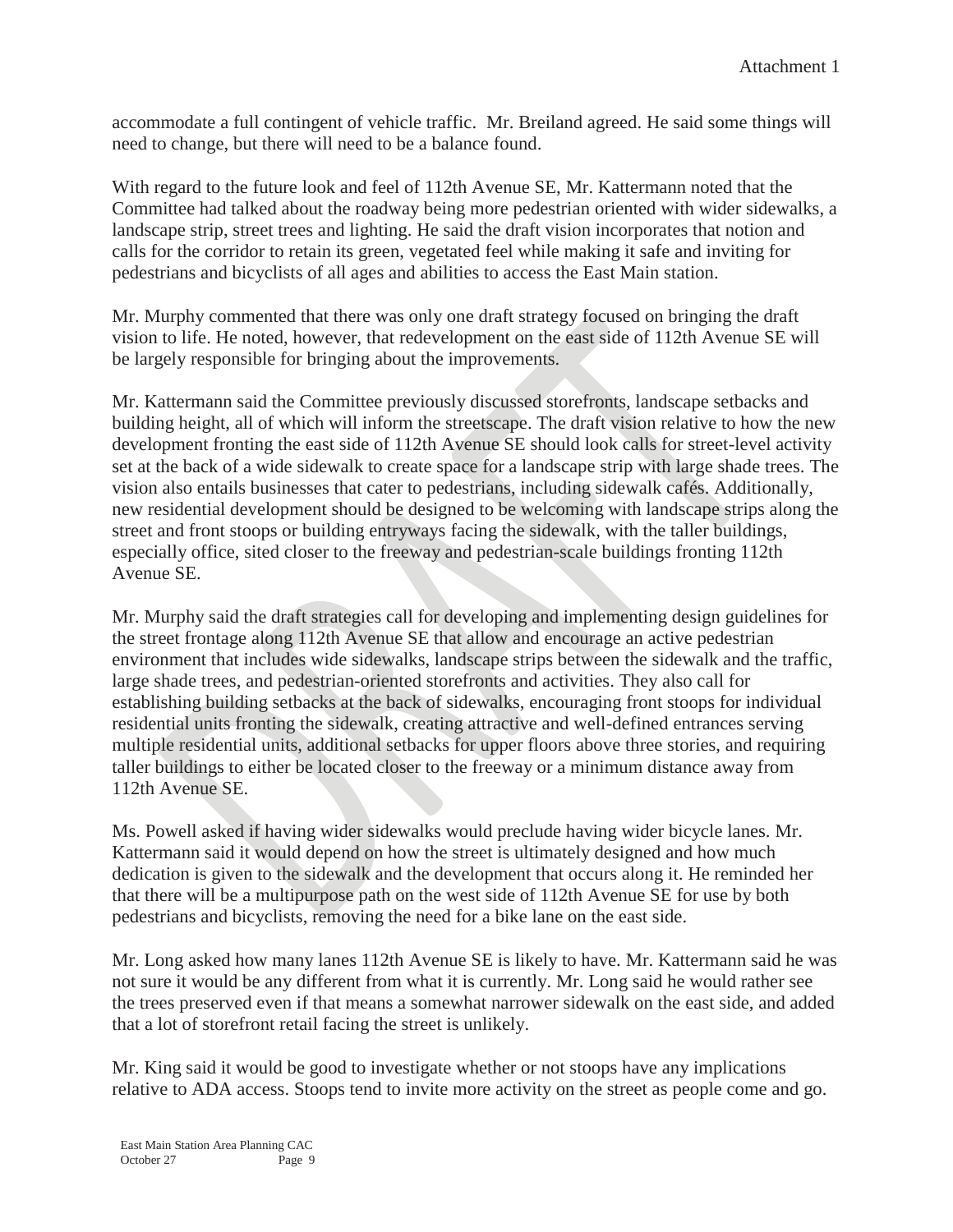Ms. Powell asked what is meant by the reference to wide sidewalks. Mr. Kattermann said it depends on the adjacent uses. Where a sidewalk café is involved, the sidewalk will need to be wider, possibly up to 23 feet wide with half of it taken up with seating. He said 12-foot sidewalks will probably be looked at as the minimum for the area. The minimum in the downtown is eight feet, though it goes up to 16 feet for some streets. The light rail station certainly will generate pedestrian activity, and depending on how the redevelopment area develops there will be additional office workers, residents and retail shoppers all using the sidewalk. Mr. Murphy added that the new pedestrian crossing of 112th Avenue SE to connect the east and west sides of the roadway will be created regardless of what happens in the redevelopment area.

Mr. Kattermann informed the Committee that the issues to be addressed at the next meeting will include the broader connectivity issues to the station from the wider area, neighborhood access, the future land uses for the redevelopment area, and the look and feel of the redevelopment area.

# 6. REVIEW OF TRANSPORTATION MEMO

Mr. Kattermann noted that the Committee has made it clear in past discussions that traffic is an important issue. He stressed, however, that it is only one factor to consider when looking at land use. Mr. Murphy reminded the Committee that the modeling process is iterative and does not arbitrarily add in new information.

Mr. Long asked if it would be fair to say there is no model that can take all the available data and spit out exactly how many cars will travel through a particular intersection in 2015. Mr. Murphy allowed that modeling is not an exact science. Mr. McDonald added that a model will say how many vehicles will pass through an intersection based on all of the assumptions that go into the model, and the modeling process is quite good when it comes to comparing the differences between scenarios. The fact is that things change, often rapidly, so it is never possible to be entirely accurate when predicting the future.

Mr. Rogers asked what the margin of error is when it comes to modeling. He also pointed out that the public has claimed the Committee is working in a vacuum by focusing on only the study area. Mr. McDonald explained that the model is based on a much larger geographic area and takes into consideration the land use and transportation network citywide and regionally. The fact is, however, that the more confined a study area, the more specific information there is, and the more accurate the model becomes. The margin of error is reduced as the area of focus is reduced. The model does tend to overestimate.

A motion to extend the meeting by 15 minutes was made by Mr. Long. The motion was seconded by Ms. Powell and the motion carried unanimously.

Ms. Powell commented that the neighborhood will be dramatically impacted by the addition of a lot more traffic, and that is not a good thing. Something will need to give when it comes to protecting the neighborhoods and assuring their livability. There will need to be some effective mitigation put in place.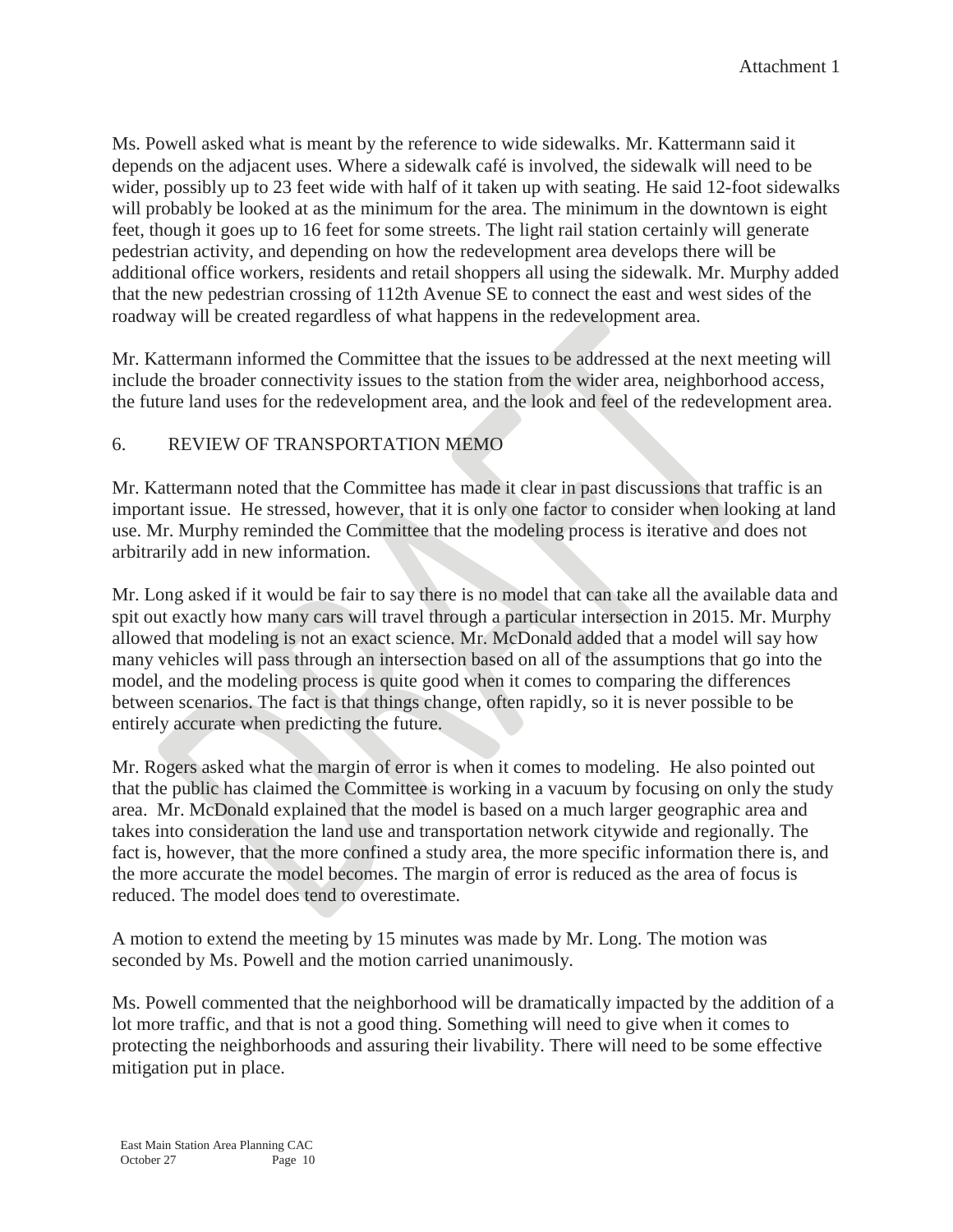Mr. Kattermann said the model will be able to tell what closing the two neighborhood entrances will do to the traffic patterns in light of holding everything else constant. It will not predict the actual number of cars that will use 108th Avenue SE, but it will indicate by order of magnitude how the patterns might shift. By the same token, that allows for testing various scenarios, such as adding a turn lane, a traffic signal or changing the timing. The model includes the projected growth citywide as a constant. Traffic related to the high school is also a constant in the model. What the Committee has a say over in terms of future traffic in the area is really related to the redevelopment scenarios.

Mr. Breiland pointed out that current conditions relative to overall growth, particularly in the downtown area, are untenable as far as the Bellecrest neighborhood is concerned. Growth within the redevelopment area will compound the concerns of the neighborhood. The modeling work is needed to understand by what magnitude the redevelopment area will change things.

Ms. Powell said the question is how the station area planning process can serve to mitigate the impacts on the Bellecrest and Surrey Downs neighborhoods. That question still needs to be addressed. Mr. Breiland pointed out that from an environmental perspective mitigation cannot be required for what is fundamentally set in place. Mitigation is tied to new impacts resulting from growth, and that is why it will be so important to identify the incremental change.

Mr. Rogers pointed out that the Committee's recommendations will be focused on a 20-year vision, but the development to come online will be there for a hundred years or more. There will undoubtedly be impacts on the neighborhoods, but the Committee's recommendation will be on behalf of the city as a whole.

Mr. Murphy said the model says that there will be increased traffic both at the city level and the regional level. Specific factors within the station area can alter the amount of change. The talk about ped/bike and neighborhood access improvements is all aimed at making sure people will feel safe and comfortable in light of the increased traffic.

# 7. PUBLIC COMMENT

Ms. Leshya Wig, 4811 134th Place SE, said her desire relative to redeveloping the Red Lion site is that it will be a high-quality development with lots of open space, gathering space, and landscaping. The view corridor policy caught everyone by surprise. She urged the Committee to carefully consider what would be appropriate in determining how much of either side of the base of Mt. Rainier should be visible. There are very significant implications for the Red Lion site depending on how the cone is drawn. There are a lot of cities between Bellevue and Mt. Rainier and should Newcastle or Renton or any other city decided to put in a very tall building, the views of Mt. Rainier could be obstructed and that would be something the city simply could not control. Depending on what point is used from the City Hall deck to measure the view corridor, the implications on the Red Lion site are drastic. Simply changing the point from one side of the deck to the other side of the deck can have significant implications on the site. The opportunity exists to create something on the Red Lion site that will be iconic and that will be good for the city as well as the neighborhoods, but imposing restrictions that are overly onerous could result in either no redevelopment or redevelopment with far less quality design.